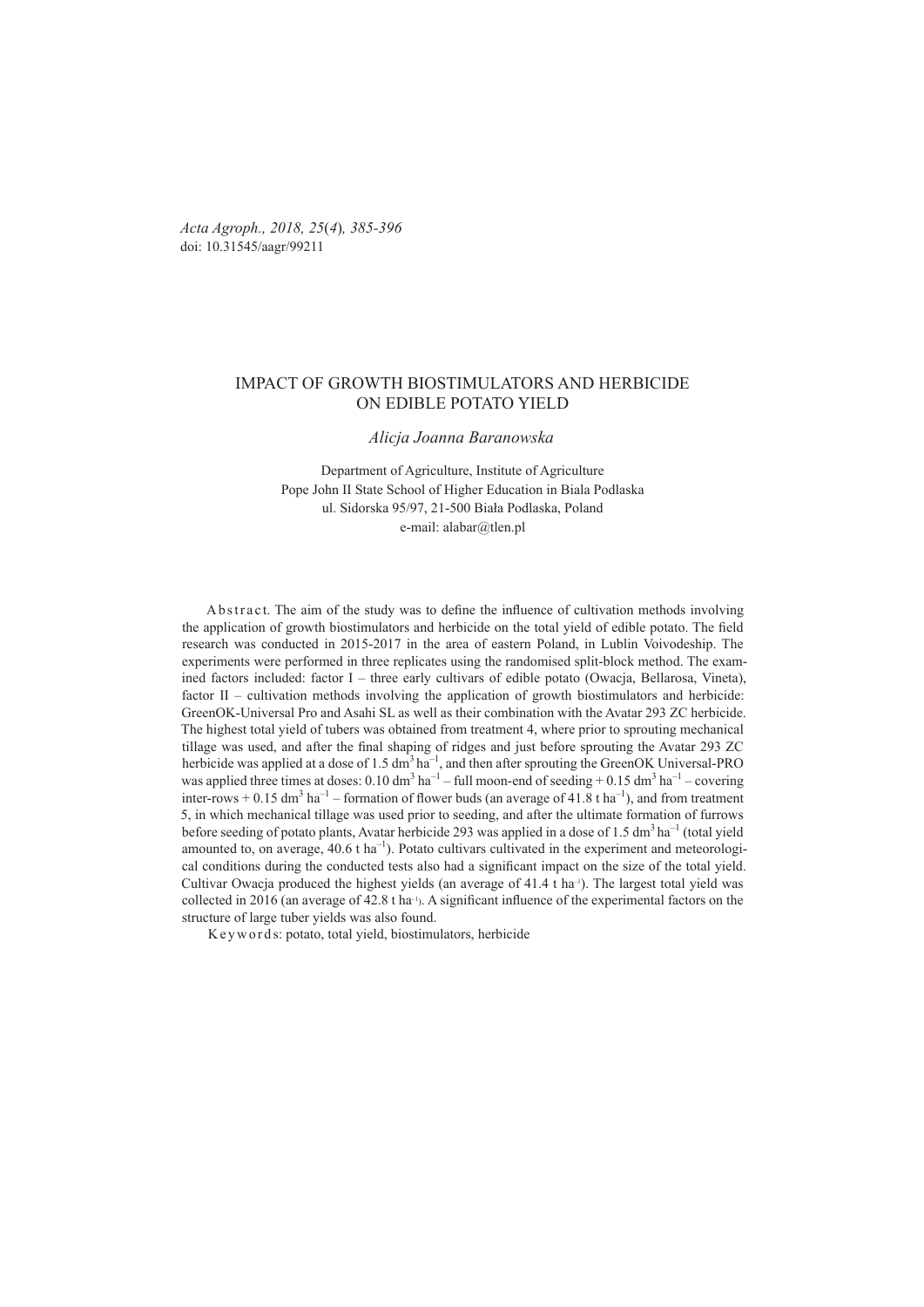# INTRODUCTION

One of the most important quality characteristics, from the perspective of the market and processing of potato tubers, is the amount and quality of the total yield and its structure (the size of tubers). With regard to the increasing quality requirements, technology of potato cultivation requires extensive knowledge and diligence (Đalovic *et al.* 2008, Sawicka 2009).

It should also be emphasised that the achievement of high quality of yields with pro-health values and protection of natural environment and human health are the main objectives which are set by food producers. Therefore, in the  $21<sup>st</sup>$  century, farming limitation of the use of mineral fertilisers and chemical agents for plant protection, such as herbicides, insecticides and fungicides, is strived for and more and more often preparations of natural origin are used (Filipczak *et al*. 2016). In numerous countries, the tendency to restore biological diversity in agrocenosis is observed (Japan, Western Europe, Brazil, and USA). Also in Poland, biostimulators, which are preparations friendly for the environment and consumer health, are becoming increasingly popular, due to the fact that they contain biologically active natural compounds. Such preparations include, inter alia, growth regulators, plant growth and nutrition stimulators, plant resistance stimulators and soil improvers (Zydlik and Zydlik 2013, Kołodziejczyk 2014, Filipczak *et al.* 2016, Pszczółkowski and Sawicka 2018). They may be applied in conventional, integrated and ecological agriculture (Pieńkowska 2017).

In agricultural plant production, the term "biostimulator" is used with regard to preparations which exert a positive impact on the growth of cultivated plants, but are not considered as fertilisers. It should be noted that currently in Poland there is no legally applicable definition of biostimulators. However, according to the definition proposed in the report for the European Commission, plant biostimulator constitutes material which contains substance/s or microorganisms and is destined for use on a plant, seeds or root area in order to stimulate natural processes increasing the effectiveness of nutrients use, tolerance for abiotic stress and/or the quality of yield, the action of which is not dependent on the contents of nutrients (Taron *et al.* 2014, Matyjaszczyk 2015)*.*

Scientific elaborations indicate that the use of biostimulators has a positive influence on the growth and general condition of plants and on the size and quality of collected yields. In Poland, the positive influence of biostimulators on plant growth and development was documented by numerous authors (Żurawicz *et al.* 2004, Marjańska-Cichoń and Sapieha-Waszkiewicz 2010, Zarzecka and Gugała 2012, Gugała *et al*. 2018). However, the mechanism of action of these preparations has not been fully discovered yet.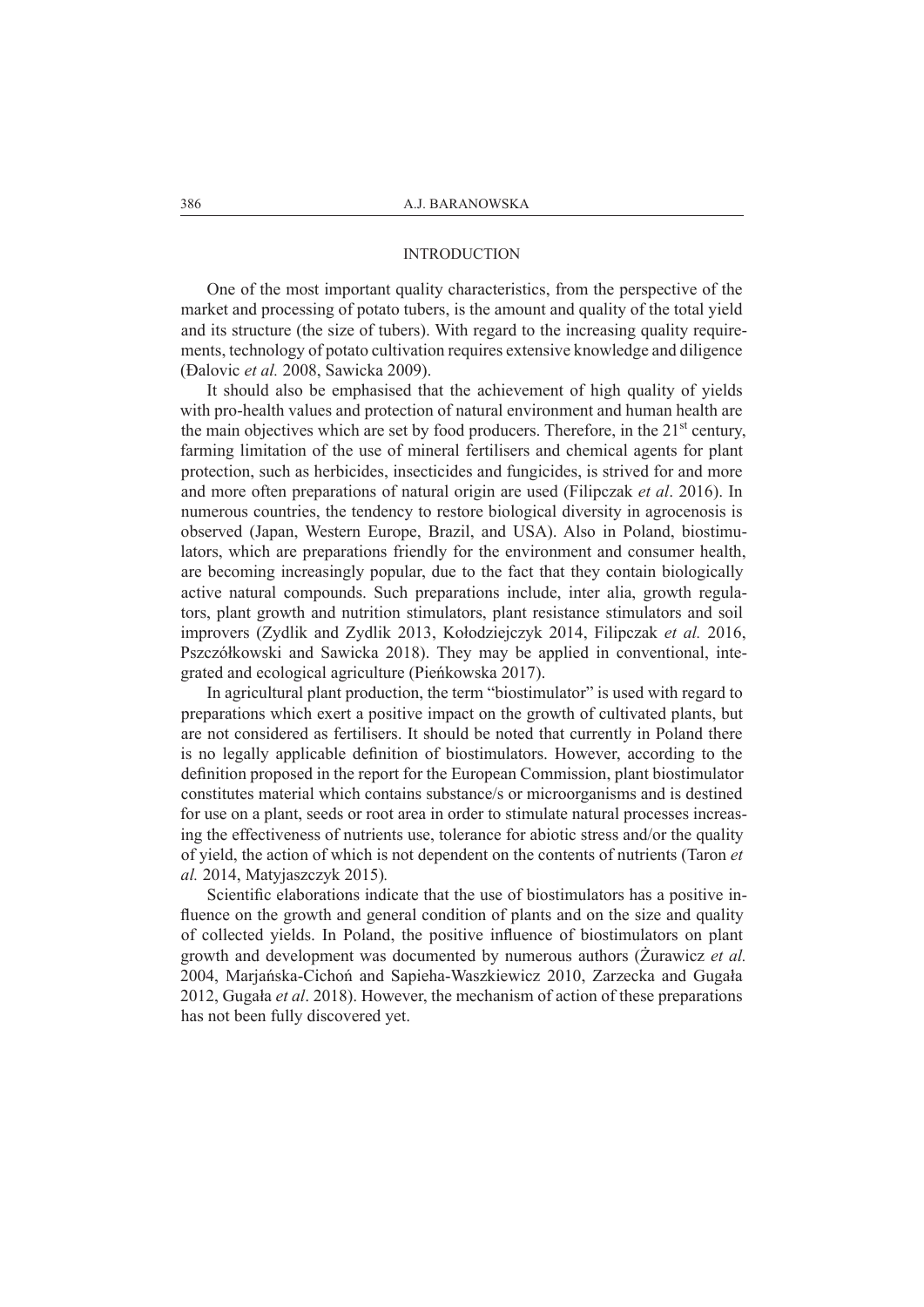Growing demand for preparations of biological origin and the need of natural environment protection make searching for new, safe remedies and knowledge about their influence on cultivated plant yields become a necessity (Panasiewicz *et al.* 2007).

So far, the few available empirical results of research on the influence of biostimulators on total yield and yield structure of edible potato encourage conducting further research. Therefore, the aim of the experiment was to define the influence of cultivation methods with the use of growth biostimulators and herbicide on the total yield and large tubers yield of three cultivars of edible potato.

## MATERIALS AND METHODS

## **Experiment and plant material**

The field experiment was conducted in the years 2015-2017 in the region of eastern Poland, in the Biała Podlaska Commune (52°02′N; 23°07′E) in the Lublin Voivodeship, on acidic light soil. The experiment was carried out with the use of randomised split-block method in the split-plot system. The influence of two factors was tested: Factor I – three early edible potato cultivars: Bellarosa, Owacja, Vineta, and Factor II – cultivation methods involving the application of growth biostimulators and herbicide:

1. Standard treatment – mechanical tillage (without biostimulators and herbicide).

2. Prior to sprouting of potato plants mechanical tillage, and after sprouting – GreenOK Universal-PRO bioactivator, three times to leaves: at a dose of  $0.10 \text{ dm}^3 \text{ ha}^{-1}$ – peak-end of sprouting (phase BBCH 13-19) + 0.15 dm<sup>3</sup> ha<sup>-1</sup> – covering of interrows (phase BBCH 31-35) + 0.15 dm<sup>3</sup> ha<sup>-1</sup> – flower bud break (phase BBCH 51-55).

3. Prior to sprouting of potato plants – mechanical treatment, and after sprouting, Asahi SL bioactivator, three times to leaves at a dose of 0.50 dm<sup>3</sup> ha<sup>-1</sup> – peak-end of sprouting (phase BBCH 13-19) + 0.50 dm<sup>3</sup> ha<sup>-1</sup> – covering of interrows (phase BBCH 31-35) + 0.50 dm<sup>3</sup> ha<sup>-1</sup> – flower bud break (phase BBCH 51-55).

4. Prior to sprouting mechanical tillage, and after the final shaping of ridges and just before sprouting Avatar 293 ZC herbicide at a dose of 1.5  $\text{dm}^3$  ha<sup>-1</sup> (phase BBCH 00-05). After sprouting, three applications of GreenOK Universal-PRO bioactivator at a dose of 0.10  $dm^3$  ha<sup>-1</sup> – peak-end of sprouting (phase BBCH 13-19)  $+ 0.15$  dm<sup>3</sup> ha<sup>-1</sup> – covering of interrows (phase BBCH 31-35) + 0.15 dm<sup>3</sup> ha<sup>-1</sup> – flower bud break (phase BBCH 51-55).

5. Prior to sprouting mechanical tillage, and after the final shaping of ridges before sprouting of potato plants Avatar 293 ZC herbicide at a dose of 1.5 dm<sup>3</sup> ha<sup>-1</sup> (phase BBCH 00-05).

The characteristics of the potato varieties and preparations used in the experiment are presented in Table 1 and Table 2.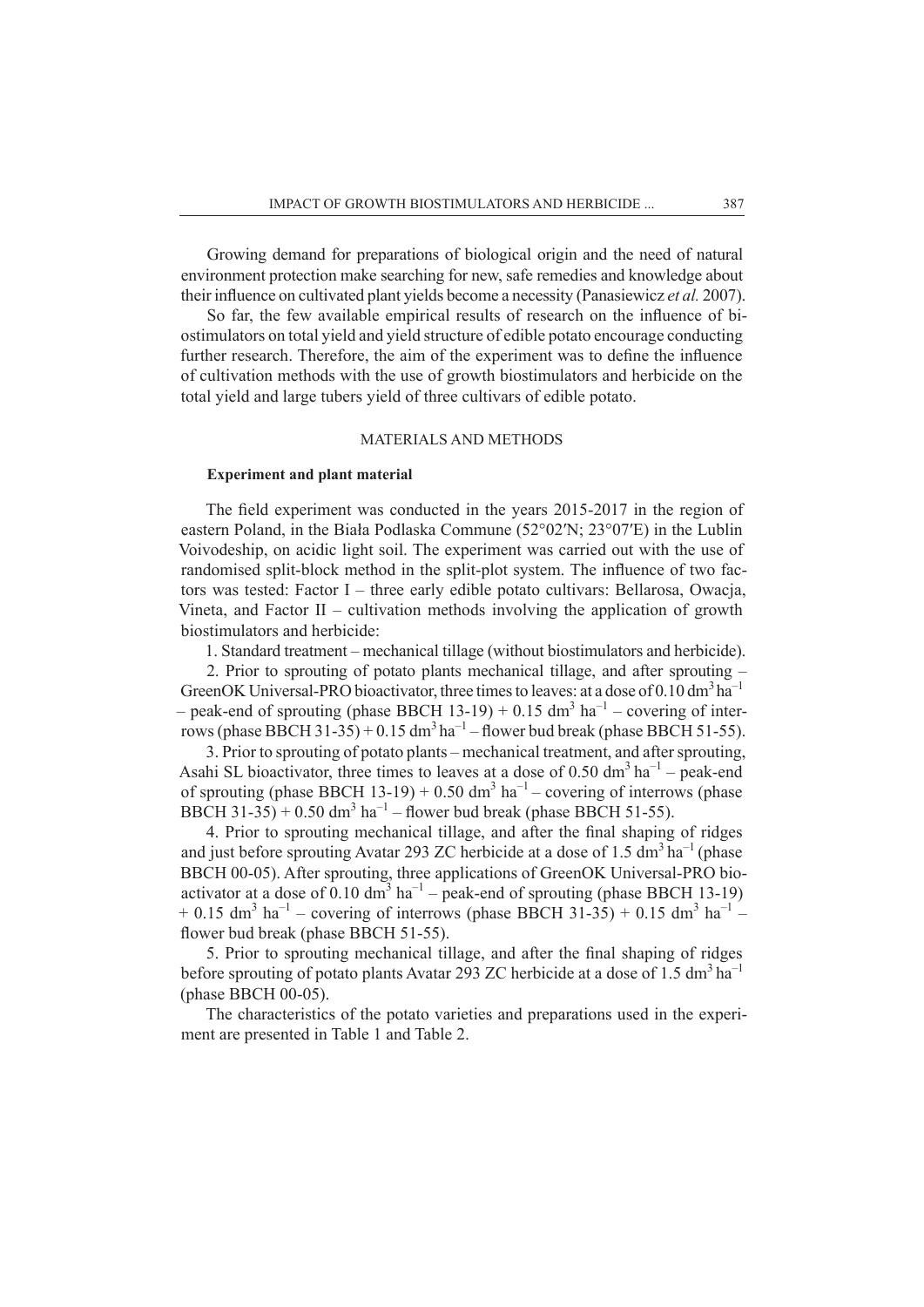**Table 1.** Characteristics of potato cultivars grown in the experiment

| Variety   | Year of<br>inscription to | Breeder of variety                        | Delegate retaining variety                 | Yield<br>$t$ ha <sup>-1</sup> |  |
|-----------|---------------------------|-------------------------------------------|--------------------------------------------|-------------------------------|--|
|           | variety register          |                                           |                                            |                               |  |
| Bellarosa | 2006                      | Europlant, Pflz.                          | Europlant. Handel Ziemniakami, sp. z o.o.; | 38.3                          |  |
|           |                           | GmbH, Germany                             | Laski Koszalińskie 3A, 76-039 Biesiekierz  |                               |  |
| Owacja    | 2006                      | PMHZ Strzekęcino                          | Pomorsko-Mazurska Hodowla Ziemniaka,       |                               |  |
|           |                           | sp. z o.o., Strzekęcino, 76-024 Świeszyno |                                            | 41.4                          |  |
| Vineta    | 1999                      | Europlant, Pflz.                          | Europlant. Handel Ziemniakami, sp. z o.o.; |                               |  |
|           |                           | GmbH, Germany                             | Laski Koszalińskie 3A, 76-039 Biesiekierz  | 39.1                          |  |

Source: Plant Breeding and Acclimatisation Institute **–** National Research Institute 2017

**Table 2.** Characteristics of preparations used in the experiment

| Name of<br>preparation                                                                | Holder of<br>authorisation                                                                                      | Content of active substances                                                                                                                                                                                                                                                                                                | Action of preparation                                                                                                                                                                                                                                                   |
|---------------------------------------------------------------------------------------|-----------------------------------------------------------------------------------------------------------------|-----------------------------------------------------------------------------------------------------------------------------------------------------------------------------------------------------------------------------------------------------------------------------------------------------------------------------|-------------------------------------------------------------------------------------------------------------------------------------------------------------------------------------------------------------------------------------------------------------------------|
| GreenOK<br>Universal-PRO<br>- natural<br>fertiliser with<br>biostimmulating<br>effect | Latvian Institute<br>of humic<br>substances<br><b>Brivibas Street</b><br>144, Riga,<br>Latvia, LV-1012          | humus substances $\geq 20$ g dm <sup>3.</sup><br>(NPK 0.13-0.09-0.7),<br>dry matter 22 g dm <sup>3</sup> ,<br>humidity 96%, organic substances<br>3%, pH 7-9                                                                                                                                                                | increase of bioavailability of<br>nutritional compounds,<br>reduction of negative impact of<br>bad environmental conditions,<br>stimulation and growth of<br>weakened parts of plants,<br>extension of the flowering<br>period and increase of the<br>number of flowers |
| Asahi SL<br>– growth<br>regulator                                                     | Asahi Chemical<br>Europe s.r.o.,<br>Lužná 591/4 -<br>Vokovice, 160<br>00 Praha 6, The<br>Czech Republic         | sodium para-nitrophenolate<br>(substance of nitrophenoles group)<br>$-3$ g dm <sup>3</sup> (0.3%)<br>sodium ortho-nitrophenolate<br>(substance of nitrophenolates group)<br>$-2$ g dm <sup>3</sup> (0.2%)<br>sodium 5-nitroguaiacolate-<br>(substance of nitrophenolates group<br>derivatives) – 1 g dm <sup>3</sup> (0.1%) | causes higher yielding and<br>amelioration of yields quality.<br>The use of this preparation is<br>advised in stress-generating<br>conditions, unfavourable for the<br>growth of plants                                                                                 |
| Avatar 293 ZC<br>- herbicide                                                          | <b>FMC</b> Chemical<br>sprl, Boulevard<br>de la Plaine 9/3,<br>B-1050<br>Brussels, The<br>Kingdom<br>of Belgium | clomazone (substance of<br>isoxalodine group) – 60 g dm <sup>3</sup><br>$(5.13\%).$<br>metribuzin (substance of<br>triazinones group) – 233 g dm <sup>3</sup><br>$(20.64\%)$ .                                                                                                                                              | clomazone is absorbed by roots<br>and under-cotyledon part of<br>plants, it inhibits the synthesis<br>of pigments (chlorophyll and<br>carotenoids) in plants.<br>Metribuzin is absorbed by the<br>roots and leaves, inhibiting<br>photosynthesis process                |

Source: Information disclosed by agents' manufacturers

Each year in autumn, before the experiments, natural manure fertilisation was applied at a dose of  $25$  t ha<sup>-1</sup>, as well as mineral fertilisation with phosphorus  $44.0 \text{ kg} \text{ P ha}^{-1}$  (triple superphosphate 46%) and potassium 124.5 kg K ha<sup>-1</sup> (potassium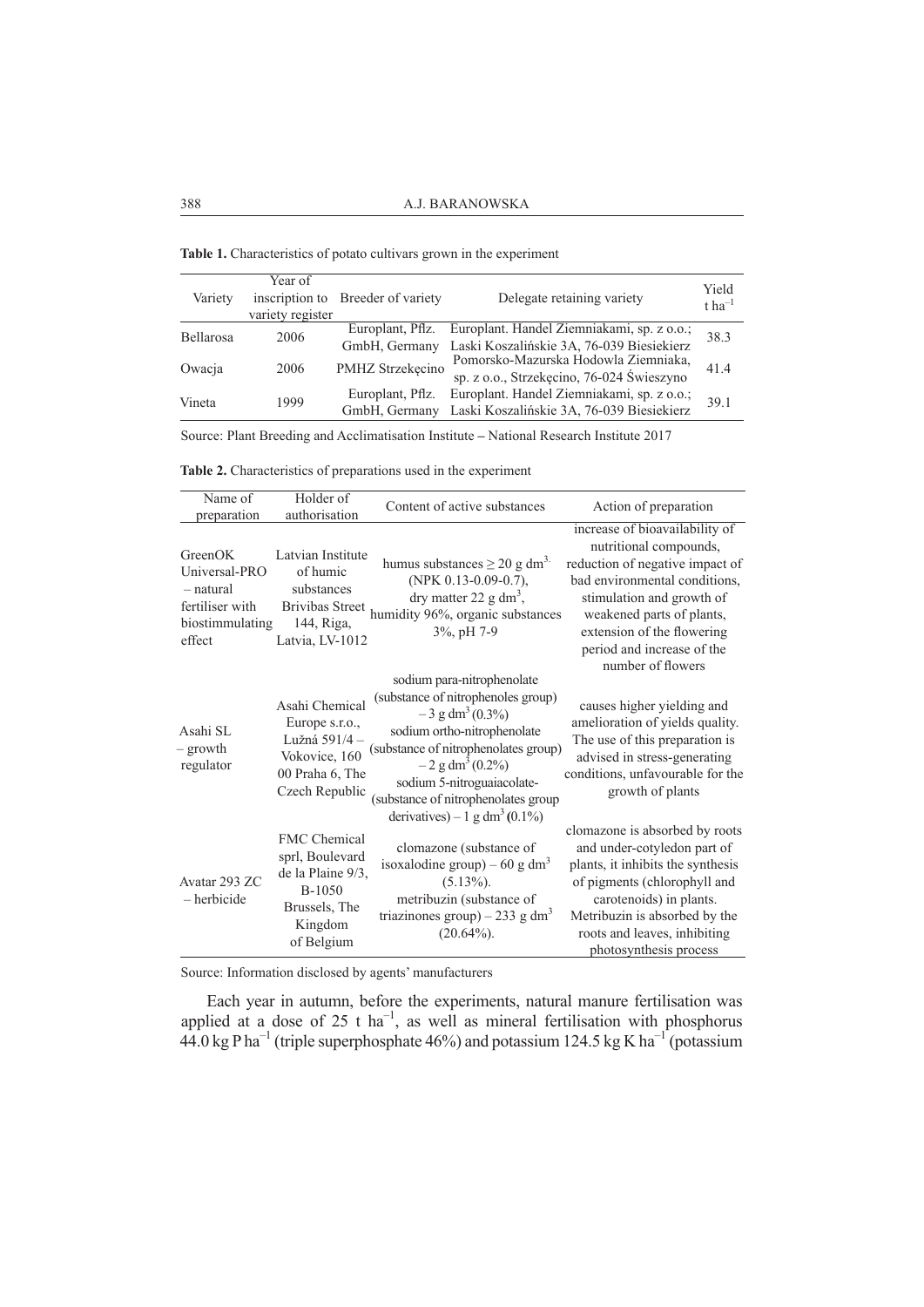salt 60%), and in spring – nitrogen fertilisation (ammonium nitrate 34%) at a dose of 100 kg N per 1 ha. Potato tubers were planted in the second decade of April (in 2015 and 2016) and in the third decade of April (in 2017). Protection treatments against diseases and pests were used in accordance with the plant protection recommendations. Harvest was performed in the phase of full technological maturity of tubers.

Sample tubers from 10 potato plants (excluding edge plants) were taken randomly from every treatment of the experiment during harvest. In those samples, yield structure was defined by extracting fractions according to transverse diameter: up to 35, 36-50, 51-60 and above 60 mm (Regulation 2003). The total potato yield was calculated on the basis of the tubers' mass collected from the surface of each minor plot, adding the mass of previously collected samples, and in the yield of large tubers, fractions of 51-60 mm and over 60 mm diameter were taken into account.

### **Statistical analysis**

The obtained results of research regarding total yields of tubers were analysed statistically by means of the analysis of variance. Significance of variability sources was tested with the Fischler-Snedecor F test, and the assessment of significance of variance at the significance level  $p = 0.05$  between the compared averages using Tukey's range test (Trętowski and Wójcik 1988).

#### **Weather conditions**

Meteorological conditions in potato growing season are presented in Table 3. The data come from the Meteorological Station of the Research Centre for Cultivar Testing (COBORU) in Słupia Wielka and they were compiled for the Cultivar Assessment Experimental Station in Cicibór Duży, situated near Biała Podlaska.

|                   | Air temperatures $(^{\circ}C)$ |      |      |      | Rainfall (mm)                            |      |      |            |  |
|-------------------|--------------------------------|------|------|------|------------------------------------------|------|------|------------|--|
| Months            | multi-year mean                |      | Mean |      | multi-year mean                          | sum  |      |            |  |
|                   | 1990-2010                      | 2015 | 2016 | 2017 | 1990-2010                                | 2015 | 2016 | 2017       |  |
| IV                | 8.3                            | 8.3  | 9.7  | 7.7  | 38                                       | 36   | 35   | 62         |  |
| V                 | 13.9                           | 12.8 | 15.0 | 13.8 | 61                                       | 91   | 22   | 40         |  |
| VI                | 17.0                           | 16.7 | 18.4 | 18.0 | 60                                       | 30   | 84   | 106        |  |
| <b>VII</b>        | 19.4                           | 19.6 | 19.8 | 18.5 | 77                                       | 49   | 121  | 71         |  |
| <b>VIII</b>       | 18.3                           | 21.6 | 18.7 | 19.9 | 68                                       |      | 28   | 41         |  |
| IX                | 12.7                           | 15.1 | 15.2 | 14.7 | 57                                       | 75   | 12   | 105        |  |
| <b>IV-IX</b> mean | 14.9                           | 15.7 | 16.1 | 15.4 | 361                                      | 288  | 302  | 425        |  |
|                   |                                |      |      |      | *Sielianinov's hydrothermic coefficients |      |      |            |  |
| Months/Year       | IV                             |      | VI   | VII  | VIII                                     | IХ   |      | Mean IV-IX |  |
| 2015              | 1.43                           | 2.28 | 0.59 | 0.80 | 0.11                                     | 1.66 |      | 0.99       |  |
| 2016              | 1.19                           | 0.47 | 1.53 | 1.97 | 0.48                                     | 0.26 |      | 1.00       |  |
| 2017              | 2.68<br>1.97<br>1.24<br>0.93   |      |      | 0.66 | 2.37<br>1.50                             |      |      |            |  |

**Table 3.** Meteorological conditions during the potato vegetation periods in 2015-2017

\*Coefficient value (Bac *at al.* 1998):  $0.5 -$  strong drought; 0.51-0.69 – semi drought; 0.70-0.99 – poor drought;  $\geq 1$  – fault drought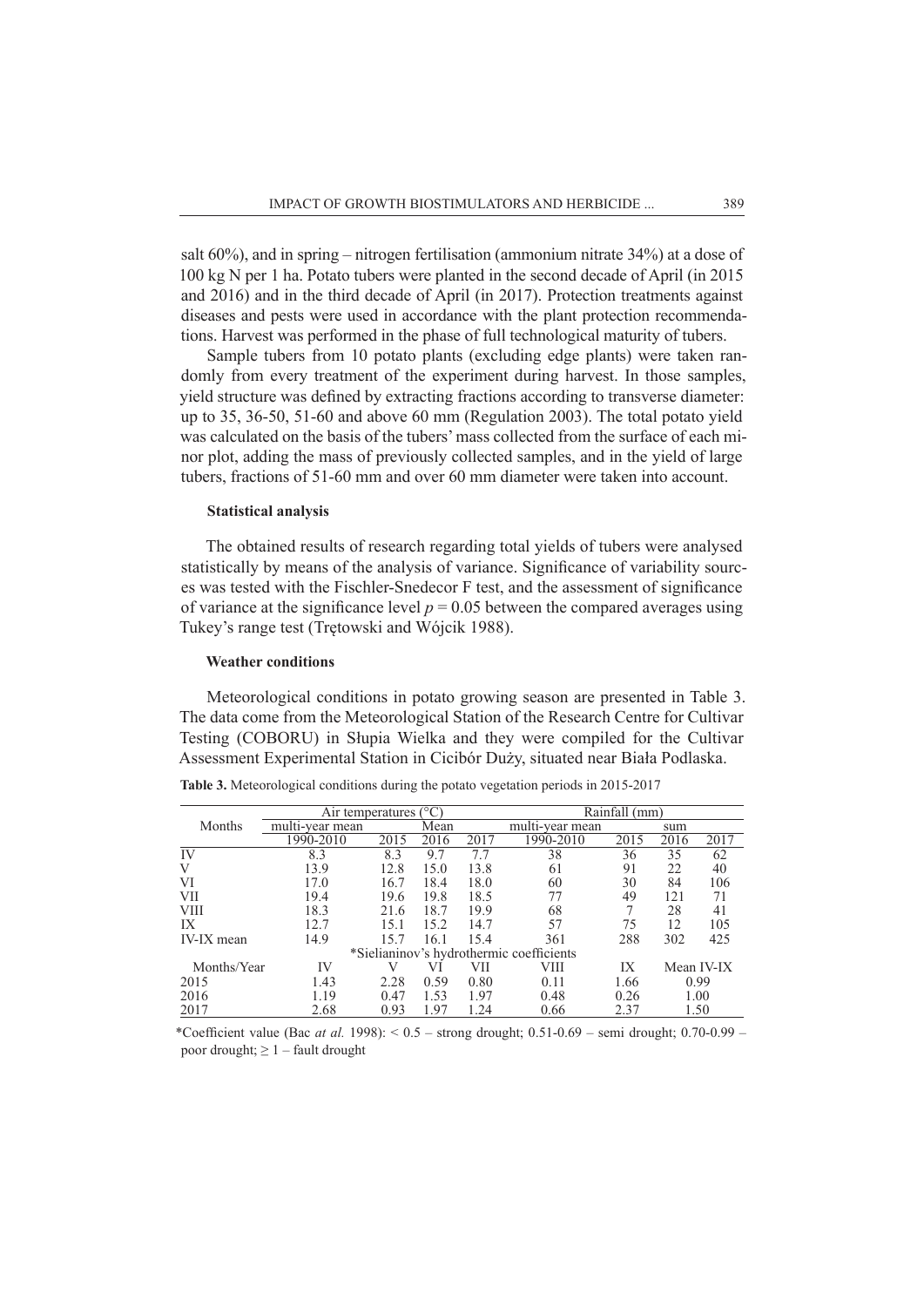Meteorological conditions were diverse during the study period (Tab. 3). The highest precipitation sum was recorded in the growing season of 2017-425 mm, in which the average air temperature was 15.4°C; it was the coldest year in comparison with the other years covered by the research. In addition, April was a cold month – average air temperature amounted to 7.7°C, and July brought a wave of frost with snow and sleet. The lowest precipitation sum – 288 mm – was recorded in 2015 with an average air temperature of 15.7°C. In that season, a precipitation shortage occurred from June to August (i.e. during flowering, tuber formation and yield accumulation), while August was extremely dry with precipitation sum of 7 mm and high atmospheric air temperatures. The growing season of 2016 was characterised by precipitation sum at the level of 361 mm and air temperature amounting to 16.1°C, higher by 1.2°C than the average air temperature from the multi-year period (1990-2010); it was a favourable season for plant growth and yield accumulation. Whilst, in the months of July and August the average ambient air temperatures were similar to the temperatures of the multiannual period. It was a favourable season for the potato crop.

#### RESULTS AND DISCUSSION

As a result of the research carried out it was proved that both the cultivation methods applied, potato cultivars cultivated in the experiment, as well as meteorological conditions in the particular research years had a significant impact on the size of the total yield of potato tubers (Tab. 4).

| Weed control                           |           |        | Cultivar |      | Years |      | Mean  |  |  |
|----------------------------------------|-----------|--------|----------|------|-------|------|-------|--|--|
| methods                                | Bellarosa | Owacja | Vineta   | 2015 | 2016  | 2017 |       |  |  |
| $1*$                                   | 30.1      | 35.0   | 32.3     | 28.3 | 36.6  | 32.5 | 32.5  |  |  |
| 2                                      | 34.3      | 40.9   | 37.7     | 33.0 | 42.3  | 37.6 | 37.6  |  |  |
| 3                                      | 35.5      | 42.2   | 39.0     | 35.1 | 43.2  | 38.4 | 38.9  |  |  |
| 4                                      | 38.8      | 45.0   | 41.5     | 38.1 | 46.6  | 40.6 | 41.8  |  |  |
| 5                                      | 37.7      | 43.9   | 40.2     | 36.5 | 45.5  | 39.7 | 40.6  |  |  |
| Mean                                   | 35.3      | 41.4   | 38.1     | 34.2 | 42.8  | 37.8 | 38.3  |  |  |
| $LSD(0.05)$ for:                       |           |        |          |      |       |      |       |  |  |
| Years                                  |           |        |          |      |       |      | 0.687 |  |  |
| Cultivar                               |           |        |          |      |       |      | 0.687 |  |  |
| Weed control methods                   |           |        |          |      |       |      |       |  |  |
| Years $\times$ cultivar                |           |        |          |      |       |      |       |  |  |
| Years $\times$ weed control methods    |           |        |          |      |       |      | n.s.  |  |  |
| Cultivar $\times$ weed control methods |           |        |          |      |       |      | n.s.  |  |  |
|                                        |           |        |          |      |       |      |       |  |  |

Table 4. Total yield of potato tubers (t ha<sup>-1)</sup> (average for varieties and years 2015-2017)

\*markings as per research methodology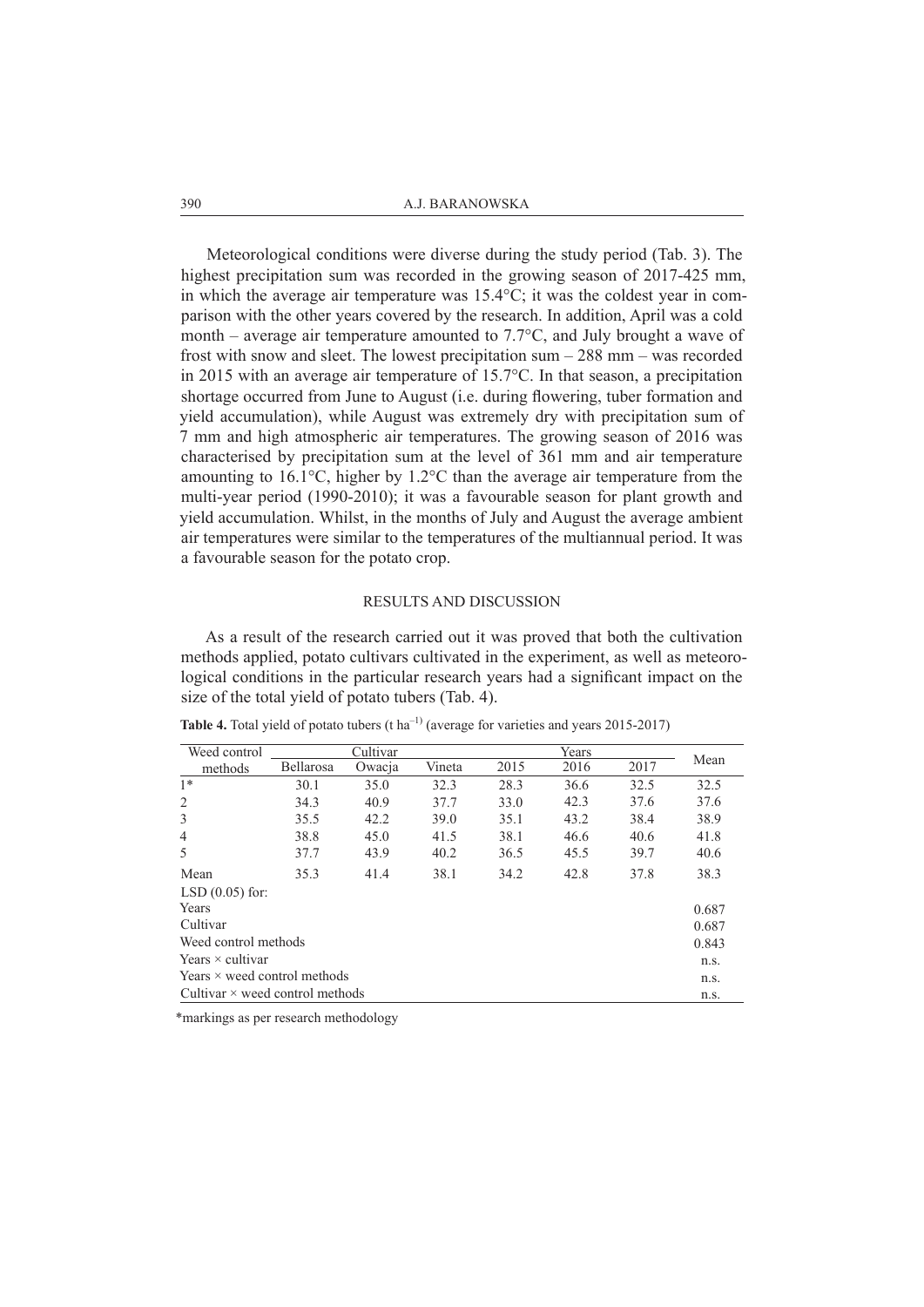The cultivation methods applied in the experiment with the use of growth biostimulators and herbicide caused a significant increase in the yield of potato tubers (object 2.-5.) in comparison to the application of mechanical tillage alone (treatment 1) (Tab.4). The highest total yield of tubers was obtained from treatment 4, (where mechanical tillage was applied prior to sprouting, followed by the application of Avatar 293 ZC herbicide at a dose of 1.5  $\text{dm}^3$  ha<sup>-1</sup>, and GreenOK Universal-PRO bioactivator at a dose of 0.10 dm<sup>3</sup> ha<sup>-1</sup>+ 0.15 dm<sup>3</sup> ha<sup>-1</sup> + 0.15 dm<sup>3</sup> ha<sup>-1</sup> three times after sprouting) (total yield amounted to, on average,  $41.8$  t ha<sup>-1</sup>) and from treatment 5. where mechanical tillage was applied, followed by Avatar 293 ZC herbicide at a dose of 1.5 dm<sup>3</sup> ha<sup>-1</sup> (total yield amounted to, on average, 40.6 t ha<sup>-1</sup>). These results are consistent with the research of Gugała *et al.* (2017) who obtained the highest total rise in yield of potato tubers applying the Sencor 70 WG herbicide just before sprouting and then the Asahi SL biostimulator twice. A beneficial effect of the application of biostimulators on yielding of cultivated plants was also recorded by Matysiak *et al.* (2011), Kalinowski and Wadas (2017). Mikos-Bielak and Czeczko (2002), assessing the effective application of Atonik biostimulator in the cultivation of medium late potato Ania, demonstrated that single application of 0.1% solution of this preparation on leaves before flowering increased the total yield by around 14%. Trawczyński (2014), after the application of amino acid biostimulator Tecamin, obtained an increase in yield by an average of 13.8%, while Frackowiak-Pawlak (2011) proved a 30% increase in the yield of edible potato tubers after the use of UGmax.

Miklos-Bielak (2005) found, in her study, that from the practical point of view, in potato production the most important may be those growth regulators that, among other things, increase the yield of potato and the number of tubers with specified calibration. According to the author, increasing yield of potato tubers can be obtained through an increase in the number of stems, for example, by accelerating the germination and sprouting, increase of the assimilation surface of the entire plant, stimulating the development of the stolon and accelerating the binding of tubers.

On the other hand, Maciejewski *et al.* (2007), based on a two-year study conducted in two locations differing in terms of habitats, found that the biostimulators Asahi SL and Atomik SL applied in the experiment did not have any major impact on the yield of potato, its structure and quality characteristics. Also Condor *et al.* (2006) expressed a sceptical view on the application of biostimulators in agricultural crops, stressing the need for further scientific research on the use of such preparations.

As a result of this study, it was found that the size of the total yield of tubers is significantly impacted also by the varieties of potato (Table 4). From amongst the cultivated varieties, Owacja had the highest yields (an average of 41.4 t ha<sup>-1</sup>), significantly higher than the yields of the varieties Bellarosa (an average of 35.3 t ha<sup>-1</sup>) and Vineta (an average of  $38.1 \text{ tha}^{-1}$ ). The results of our research find support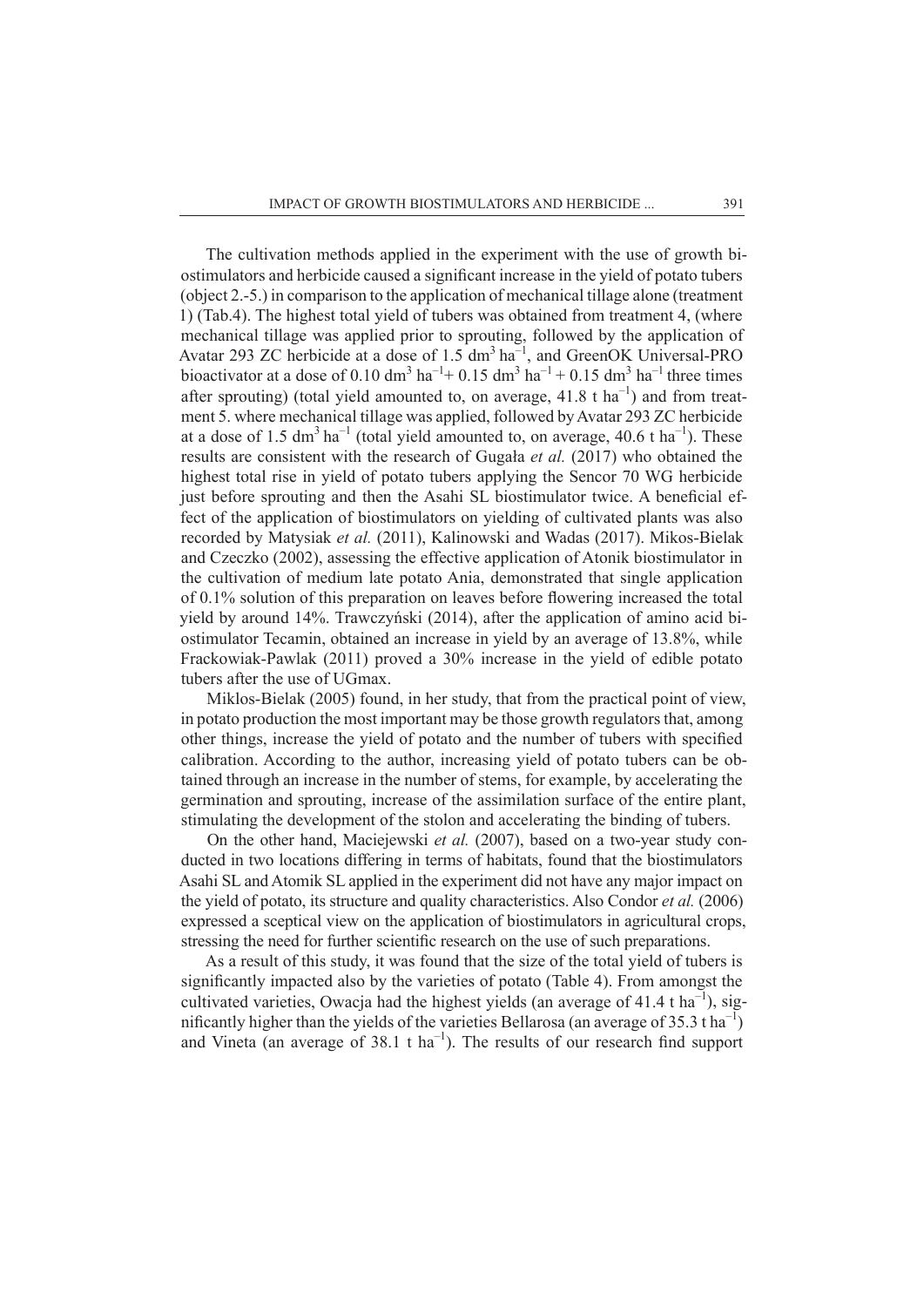in the reports of Urbanowicz (2010), Zarzecka *et al.* (2013), Pszczółkowski and Sawicka (2018), Gugała *et al.* (2018), who showed that tuber yield was dependent on the genetic characteristics of the cultivated varieties of potato. According to Rymuza *et al*. (2017) genotypes which yield high and stable in various soil-climate conditions will be sought in the farming practice.

The conducted research showed that the total yield of potato tubers in fact depended on the course of the weather conditions in the years of the study (Table 3 and 4). In the study, the growing season of 2016 proved to be the most beneficial for the potato crop (the average total yield was  $42.8 \text{ tha}^{-1}$ ); in that season the weather conditions were the most favourable for the growth and development of potato plants in comparison to the remaining years of research. By contrast, the smallest total tuber yield was obtained in the year 2015 (average of  $34.2 \text{ t} \text{ ha}^{-1}$ ), in which during flowering, tuber formation and accumulation of yields there was a shortage of precipitation (June-August).

According to Skowera *et al.* (2016), Kundzewicz and Matczak (2010), adverse weather conditions, which can be considered as dry and moist, contribute to a substantial reduction of the yields. However, the cultivation of potato varieties tolerant to periodic shortages of rainfall can partially compensate the losses of yield caused by this phenomenon (Puła and Skowera 2004).

By analysing the weight percentage share of large tubers yield in fractions of 51-60 and above 60 mm in the total yield of potato tubers, it was found that this share was larger in all the treatments of the experiment after the application of growth biostimulants and herbicides in comparison to the control treatment (Table 5 and 6).

| Weed control   | Cultivar         |        |        | Years |       |       |       |
|----------------|------------------|--------|--------|-------|-------|-------|-------|
| methods        | <b>Bellarosa</b> | Owacja | Vineta | 2015  | 2016  | 2017  | Mean  |
| $1*$           | 27.66            | 35.33  | 32.66  | 29.33 | 35.33 | 31.00 | 31.88 |
| 2              | 32.00            | 40.33  | 35.00  | 30.33 | 38.66 | 38.33 | 35.77 |
|                | 35.33            | 43.66  | 37.66  | 36.66 | 40.00 | 40.00 | 38.88 |
| $\overline{4}$ | 36.66            | 52.00  | 39.66  | 39.00 | 44.66 | 44.66 | 42.77 |
|                | 32.66            | 45.33  | 37.00  | 33.33 | 41.00 | 40.66 | 38.33 |
| Mean           | 32.86            | 43.33  | 36.39  | 33 73 | 39.93 | 38.93 | 37.52 |

**Table 5.** Share of the yield of large tubers (fractions of 51-60 mm) in total yield of potato tubers (%) (average for varieties and years 2015-2017)

\*markings as per research methodology

The largest percentage of large tubers (in fractions of  $51-60$  and  $> 60$  mm) in total yield was found in treatment 4. and it amounted to, on average: for fractions of  $51-60 - 42.77\%$  and for factions  $> 60$  mm  $- 38.77\%$  (Table 5 and 6). These results are consistent with the research of Trawczyński (2014) who, after the application of foliar biostimulator fertilisers, obtained a greater share of the commercial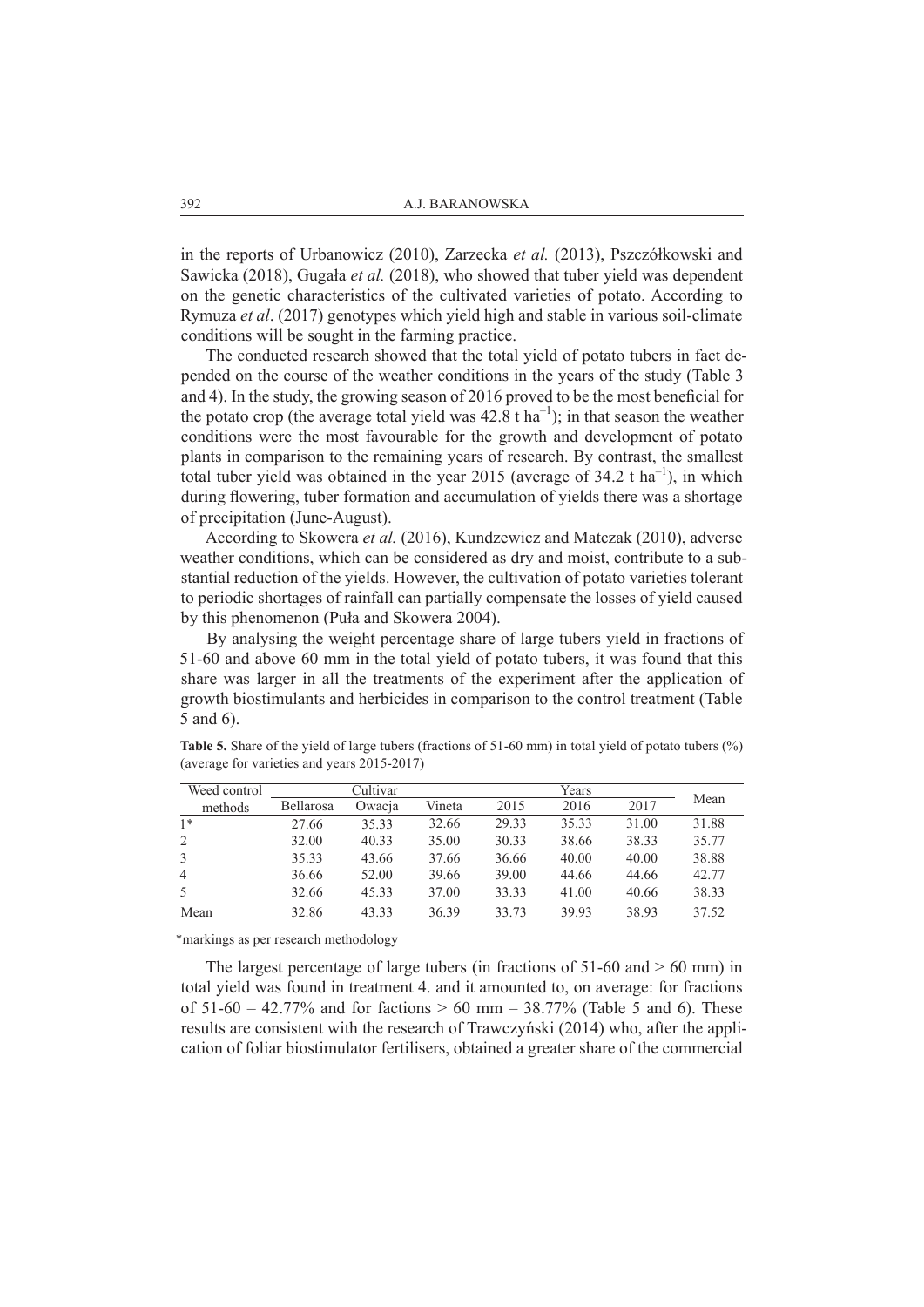yield in the total yield by 3.9% compared with the treatment without foliar feeding. Matysiak and Adamczewski (2010) proved that feeding with foliar biostimulators increases the share of large tubers (with diameter of more than 60 mm) in the yield by up to 45% in comparison to the control treatment. Kowalska (2016), after the application of biostimulator preparations, observed an increase of potato yield and the share of commercial tubers in the yield.

**Table 6.** Share of the yield of large tubers (fractions > 60 mm) in total yield of potato tubers (%) (average for varieties and years 2015-2017)

| Weed control   | Cultivar         |        |        | Years |       |       |       |
|----------------|------------------|--------|--------|-------|-------|-------|-------|
| methods        | <b>Bellarosa</b> | Owacja | Vineta | 2015  | 2016  | 2017  | Mean  |
| $1*$           | 46.66            | 15.66  | 11.00  | 20.33 | 31.00 | 22.00 | 24.44 |
| 2              | 47.00            | 18.00  | 15.66  | 21.33 | 33.66 | 25.66 | 26.88 |
| 3              | 56.00            | 24.33  | 18.33  | 31.66 | 34.66 | 32.33 | 32.88 |
| $\overline{4}$ | 56.33            | 28.66  | 31.33  | 36.00 | 41.33 | 39.00 | 38.77 |
| -5             | 53.33            | 20.33  | 16.00  | 26.33 | 31.00 | 32.33 | 29.88 |
| Mean           | 51.86            | 21.40  | 18.46  | 27.13 | 34.33 | 30.26 | 30.57 |

\*markings as per research methodology

In the course of our studies, the structure of yield was modified by the genetic characteristics of varieties. The largest share of large tubers (in the fractions > 60 mm) was characteristic of the Bellarosa variety (average of 51.86%), and the smallest – Vineta (average of 18.46%) (Table 6). Whereas, the largest percentage of large tuber yield in the fraction of 51-60 mm was reported in the Owacja variety (Table 5). The structure of potato yield was also impacted by weather conditions in the respective years of research. The most favourable for the formation of large tuber yield was the growing season of the year 2016 (Table 5 and 6). In that season, the share of mass of tubers with a diameter of 51-60 mm in the yield averaged at 39.93% (Table 5), and with diameters  $> 60$  mm – 34.33%. In the study by Kołodziejczyk (2013), the fraction of large tubers constituted the largest yield mass in optimal or quite wet years in pluvio-thermal terms, significantly less than in quite dry years, and the smallest in extremely humid years. According to Schenck and Müller (2009), the use of biostimulating preparations in favourable growing seasons has a positive effect on the yielding of plants. Kocoń and Jadczyszyn (2015) demonstrated that suitable soil humidity and air temperature resulted in the development of soil microorganisms and an increase of the effectiveness of biostimulating preparations.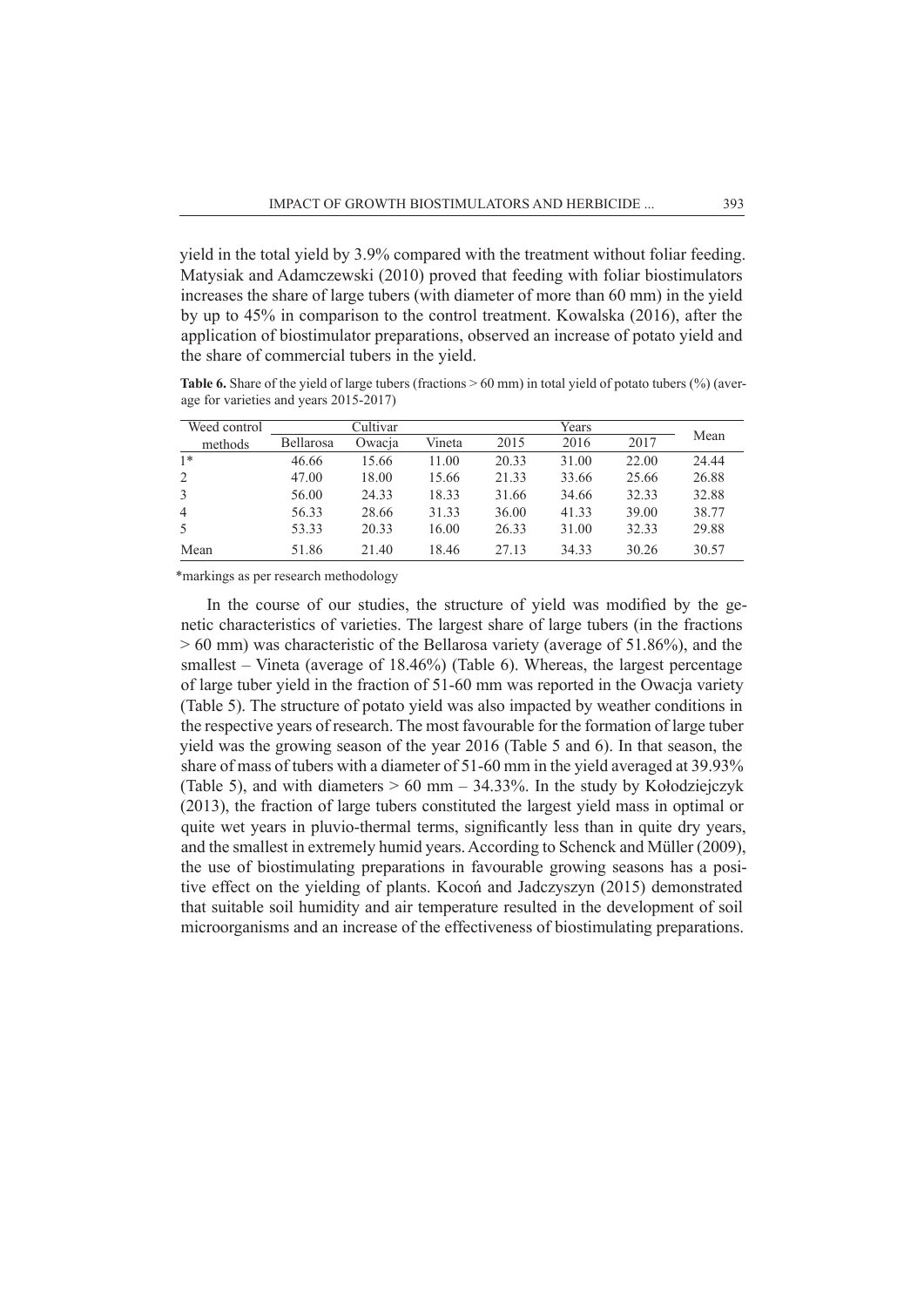## **CONCLUSIONS**

1. The total yield of edible potato tubers depended significantly on cultivation methods. Growth biostimulators and herbicide application in the experiment had a positive impact on obtaining higher yields of tubers in comparison to the control treatment with mechanical tillage alone.

2. The most effective way to treat potato cultivations in terms of total yield size was the use of mechanical tillage for rising plants, and just before sprouting – the use of herbicide Avatar 293 ZC, whilst after sprouting – triple application of the bioactivator GreenOK Universal-PRO (object 4.) and until sprouting, the use of mechanical tillage and just before sprouting, herbicide Avatar 293 ZC (treatment 5.).

3. Genetic characteristics of varieties and weather conditions in the years of research had a significant effect on the size of total yield. The variety with the highest yielding size was Owacja. The largest potato yields were obtained in favourable weather conditions in 2016.

4. The experimental factors modified the structure of the potato yield. A greater share of large potato tubers yield in the total yield was obtained in all experimental treatments after the application of growth biostimulators and herbicide in comparison to the control treatment.

#### **REFERENCES**

Bac S., Koźmiński Cz., Rojek M., 1998. Agrometeorology (in Polish). PWN, Warsaw.

- Condor A. F., Perez P. G., Lokare Ch., 2006. Effective Microorganisms: Myth or reality. Revista Peruana de Biologia, 14(2), 315-320.
- Đalovic I., Miloševič D., Macák M., Týr Š., 2008. Impact of weed control on potato infestation and yield. RJAS, 40(1), 385-388.
- Filipczak J., Żurawicz E., Sas Paszt L., 2016. Impact of Selected Biostimulators on Growth and Yielding of "Elkat" Strawberry (in Polish). Zesz. Nauk. Inst. Ogrod., 24, 43-58.
- Frąckowiak-Pawlak K., 2011. The Results of Multi-year Experiments with UGmax (in Polish). Poradnik Gospodarski, 2, 11.
- Gugała M., Zarzecka K., Sikorska A., Mystkowska I., Dołęga H., 2017. Impact of Herbicides and Growth Biostimulators on Limitation of Infestation and on Yielding of Edible Potato (in Polish). Fragm. Agron., 34(4), 59-66.
- Gugała M., Zarzecka K., Sikorska A., Dołęga H., 2018. Occurrence of defects of potato tubers in conditions of application of herbicides and biostimulants. Acta Sci. Pol. Agricultura, 17(1), 13-22.
- Kalinowski K., Wadas W., 2017. Effect of Tytanit® on the yield and yield components of very early-maturing potato cultivars. J. Central Europ. Agricul., 18(2), 441-459, doi:10.5513/JCEA01/ 18.2.1917
- Kocoń A., Jadczyszyn T., 2015. The Impact of Microbiological Preparations, Methods of Their Use and the Doses of Nitrogen Fertilization on the Content of Assimilated Phosphorus in Soil and Other Selected Indicators of Chemical Soil Fertility (in Polish). Polish Journal of Agronomy, 21, 11-18.
- Kołodziejczyk M., 2013. Phenotypic Variability in Yielding, Chemical Composition and Quality Attributes of Selected Medium Late Tubers (in Polish). Acta Agroph., 20(3), 411-422.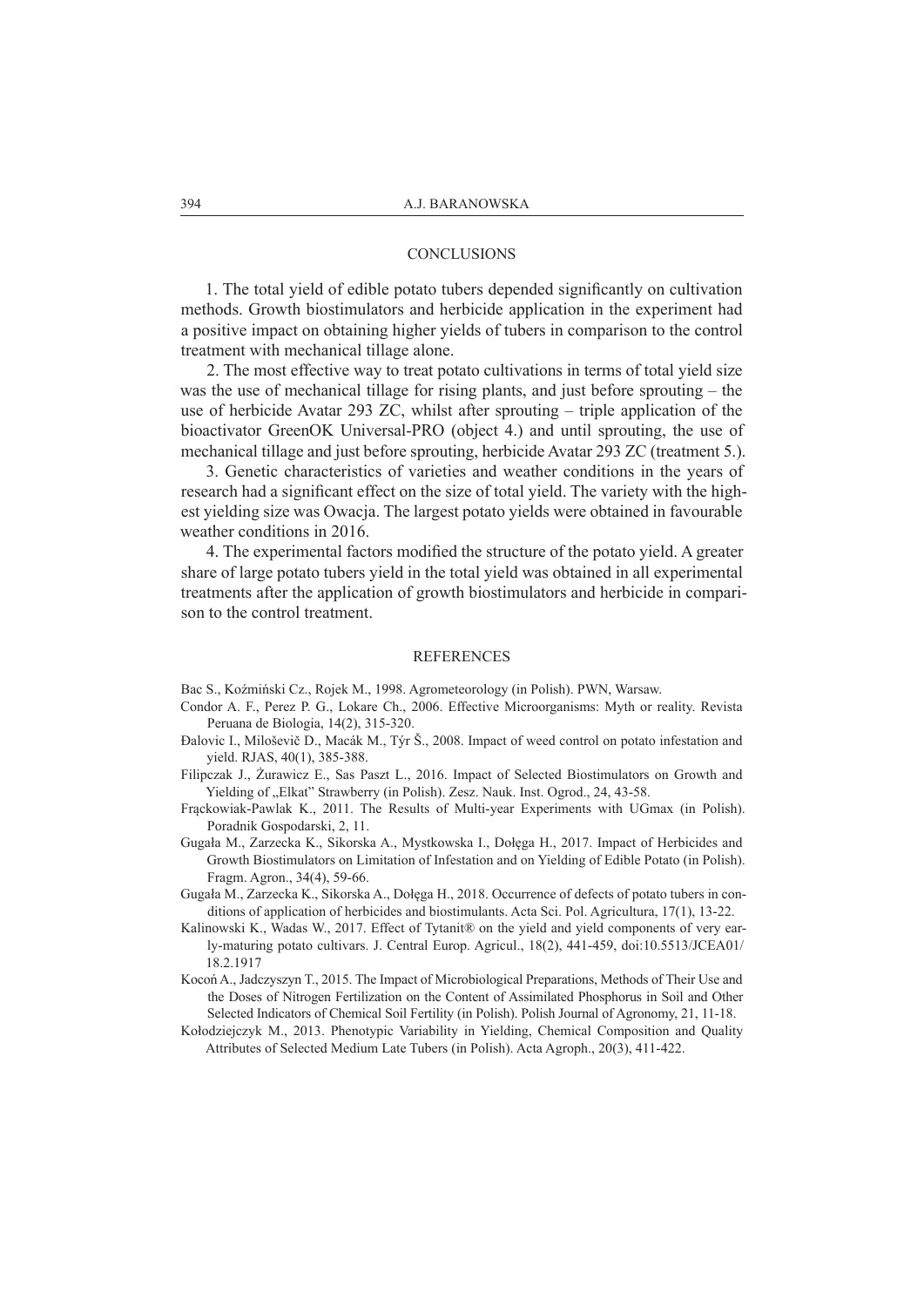- Kołodziejczyk M., 2014. Effectiveness of nitrogen fertilization and application of microbial preparations in potato cultivation. Turk. J. Agric. For., 38, 299-310, doi:10.3906/tar-1305-105
- Kowalska J., 2016. Effect of fertilization and microbiological bio-stimulators on healthiness and yield of organic potato (in Polish). Progress in Plant Protection/Postępy w Ochronie Roślin, 56(2), 230-235.
- Krzysztofik B., 2009. The Effect of Tillage on the Degree of Uniformity of the Tuber Size and Starch Yield (in Polish). Acta Agroph., 14(2), 355-365.
- Kundzewicz Z.W., Matczak P., 2010. Threats of Natural Extreme Events (in Polish). Nauka, 4, 77-86.
- Maciejewski T., Szukała J., Jarosz A., 2007. Influence of biostimulators Asahi SL and Atonik SL on qualitative features of tubers of potatoes. J. Res. Appl. Agric. Eng., 52(3), 109-112.
- Marjańska-Cichoń B., Sapieha-Waszkiewicz A., 2010. The Effect of preparations Asahi SL and Tytanit on the Growth and Yielding of Strawberry Variety Salut (in Polish). Progress in Plant Protection/Postępy w Ochronie Roślin, 50(1), 383-388.
- Matyjaszczyk E., 2015. Introduction of Biostimulators for Trade in Poland. The Current Situation and Legal Considerations (in Polish). Przemysł Chemiczny, 94(10), 1841-1844.
- Matysiak K., Adamczewski K., 2010. The Effect of Plant Growth and Development Regulators Moddus 250 EC, Kelpak SL, Algaminoplant, Humiplant and Yeald Plus on Yielding and size of Potato Tubers (in Polish). Ziemniak Polski, 1, 28-33.
- Matysiak K., Adamczewski K., Kaczmarek S., 2011. The Influence of Biostimulator Asahi SL on Yielding and Selected Quantitative and Qualitative Features of Selected Agricultural Plants Cultivated in Wielkopolska (in Polish). Progress in Plant Protection, 51 (4), 1849-1857.
- Mikos-Bielak M., 2005. Exogenous growth regulators in potato cultivation. Annales UMCS, Sec. E, 60, 281-292.
- Mikos-Bielak M., Czeczko R., 2002. The Analysis of the Applicability of Atonik-Asahi Growth Stimulator in Cultivation of Potato (in Polish). Zesz. Probl. Post. Nauk Rol., 489, 157-164.
- Panasiewicz K., Koziara W., Sulewska H., Skrzypczak W., 2007. The Influence of biological and chemical seed primers on Vigour Parameters of Cereal Grains (in Polish). Progress in Plant Protection/Postępy w Ochronie Roślin, 47(2), 235-239.
- Pieńkowska M., 2017. Potential of natural plant extracts for health and vigour improvement of seed material of agricultural crops. Problems of Small Agricultural Holdings, 3, 43-59.
- Plant Breeding and Acclimatization Institute National Research Institute, 2017. Characteristics of the Polish National Register of Cultivars (in Polish). Issue XX. Jadwisin. IHAR.
- Pszczółkowski P., Sawicka B., 2018. The effect of application of biopreparations and fungicides on the yield and selected parameters of seed value of seed potatoes. Acta Agroph., 25(2), 239-255, doi:10.31545/aagr/93104
- Puła J., Skowera B. (2004). Variability of the Quality Characteristics of Potato Tubers of Mila Variety Cultivated in Light Soil, depending on Weather Conditions (in Polish). Acta Agroph., 3(2), 359-366.
- Regulation of the Minister of Agriculture and Rural Development on the detailed requirements in the scope of Trade Quality of Potatoes (in Polish). 2003. (Dz. U. nr 194 poz. 1900 z 2003 roku).
- Rymuza K., Radzka E., Lenartowicz T., 2017. Analysis of genotype-environment interaction for the yield of medium early potato cultivars. Biul. IHAR, 281, 59-68.
- Schenck M., Müller T., 2009. Impact of effective microorganisms and other biofertilizers on soil microbial characteristics, organic-matter decomposition and plant growth. J. Plant Nutr. Soil Sci., 172, 704-712, doi:10.1002/jpln.200800021
- Skowera B., Kopcińska J., Ziernicka-Wojtaszek A., Wojkowski J., 2016. Shortages and Surpluses of Rainfalls During the Growing Season of late potato in Opole Voivodeship (1981-2010) (in Polish). Acta. Sci. Pol., Formatio Circumiectus, 15(3), 137-149, doi:10.15576/ASP.FC/2016.15.3.137